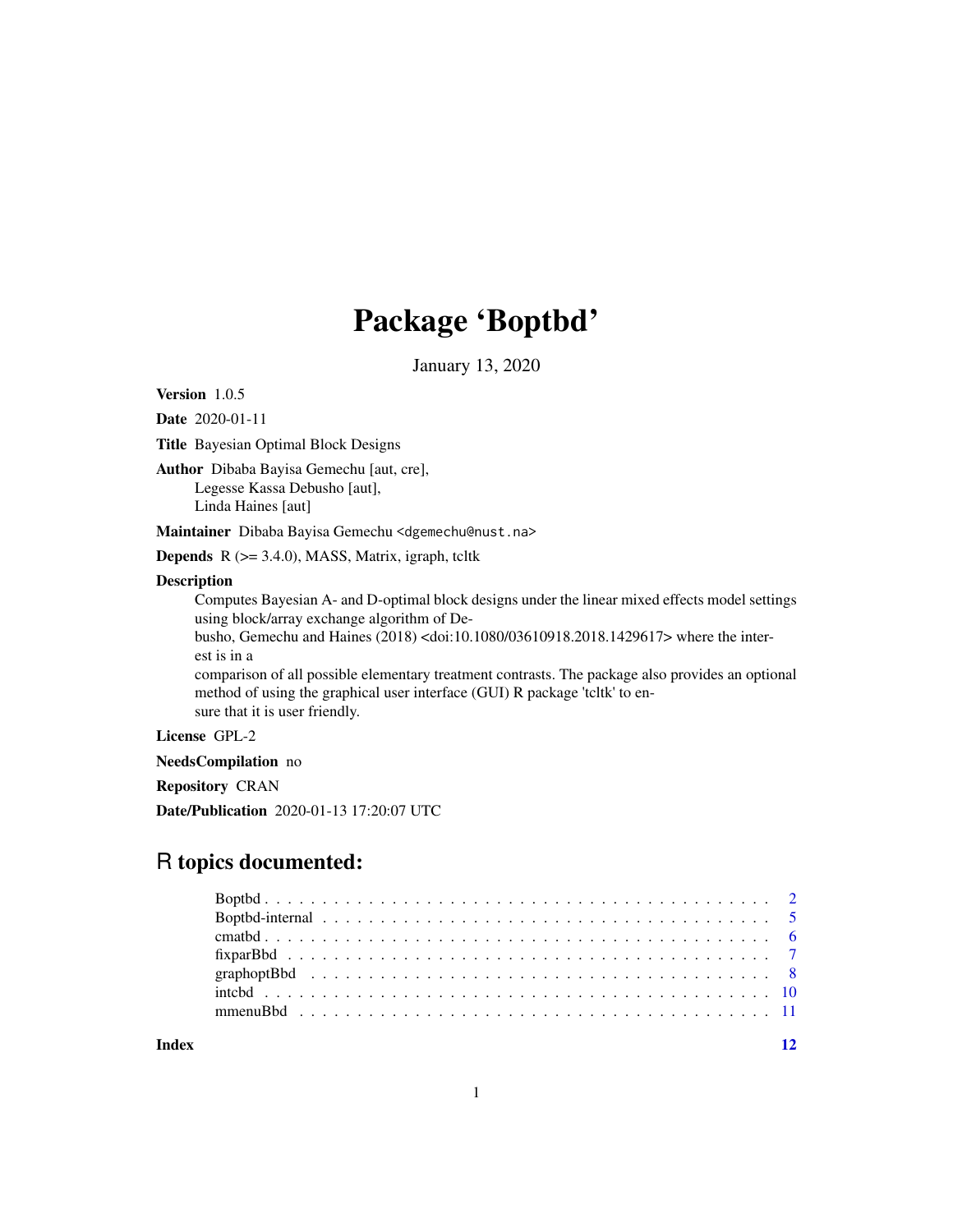#### <span id="page-1-1"></span><span id="page-1-0"></span>Description

The function Boptbd is used to compute Bayesian A- or D-optimal block designs under the linear mixed effects model settings using array/block exchange algorithm of Debusho, Gemechu and Haines (2018).

#### Usage

```
Boptbd(trt.N, blk.N, alpha, beta, nrep, brep, itr.cvrgval, Optcrit = "", ...)
## Default S3 method:
Boptbd(trt.N, blk.N, alpha, beta, nrep, brep, itr.cvrgval, Optcrit = "", ...)
## S3 method for class 'Boptbd'
print(x, \ldots)
```

```
## S3 method for class 'Boptbd'
summary(object, ...)
```
#### Arguments

| trt.N       | integer, specifying number of treatments, v.                                                                                                                 |
|-------------|--------------------------------------------------------------------------------------------------------------------------------------------------------------|
| blk.N       | integer, specifying number of blocks, b.                                                                                                                     |
| alpha       | numeric, representing the shape parameter of beta distribution.                                                                                              |
| beta        | numeric, representing the shape parameter of beta distribution.                                                                                              |
| nrep        | integer, specifying number of replications of the optimization procedure.                                                                                    |
| brep        | integer, specifying number of Monte Carlo samples from a prior beta distribu-<br>tion.                                                                       |
| itr.cvrgval | integer, specifying number of iterations required for convergence during the<br>block exchange procedure.                                                    |
| Optcrit     | character, specifying the optimality criteria to be used. Optorit takes the letter<br>"A" and "D" for Bayesian A- and D-optimal block designs, respectively. |
| x           | the object to be printed.                                                                                                                                    |
| object      | an object of class "Boptbd".                                                                                                                                 |
| $\cdots$    | not used.                                                                                                                                                    |

#### Details

Boptbd computes Bayesian optimal block designs where the interest is in a comparison of all possible elementary treatment contrasts. Under the linear mixed effects model setting, where the block effects are assumed to be random, the treatment information matrix (C-matrix) is dependent on the unknown parameter rho (ratio of unknown variance components of random error and block effects). A Bayesian optimal design extends the locally optimal approach by specifying a prior distribution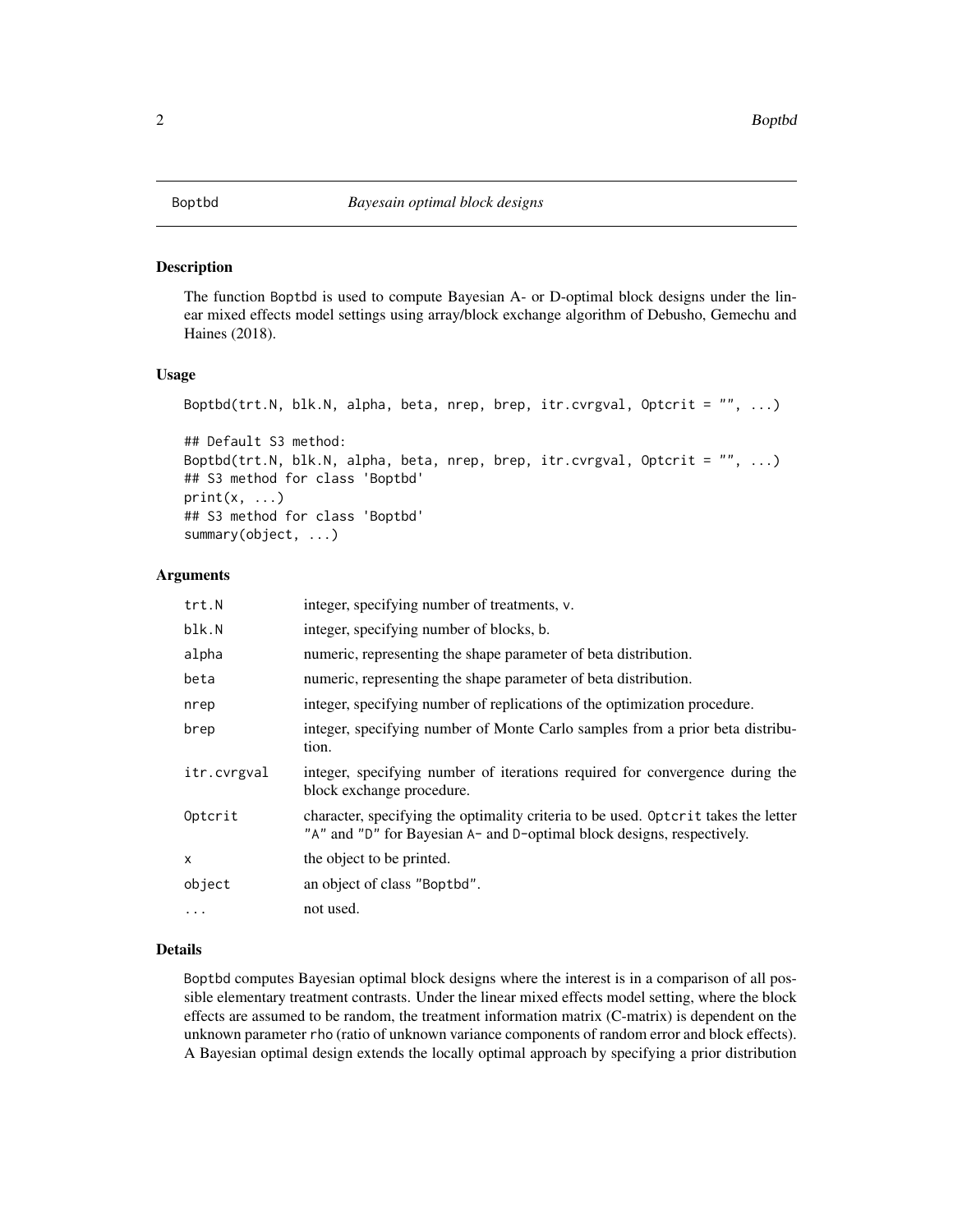#### <span id="page-2-0"></span>Boptbd 3

for the parameter rho. Boptbd function computes Bayesian A- and D-optimal block designs via calling of two sub-functions [Baoptbd](#page-4-1) and [Bdoptbd](#page-4-1), respectively. Each function requires an initial connected block designs generated using the function [intcbd](#page-9-1).

The minimum value of  $trt$ . N and blk. N is 3 and  $trt$ . N should be less than or equal to blk. N -1.

Boptbd perform the block exchange procedure through deletion and addition of candidate block at a time and selects a design with best block exchange with respect to the optimality criterion value. It uses the steps of Bueno Filho and Gilmour (2007) for numerical evaluation of the Bayesian criterion values.

nrep takes a value of greater than or equal to 2. However, to ensure optimality of the resultant design, the nrep should be greater than or equal to 10 and in addition, as trt. N and blk. N increase, to ensure optimality of resultant design, it is advised to further increase the value of nrep up to greater than or equal to 100. brep takes a value of greater than or equal to 2. As brep value increase, the execution time to generate Bayesian optimal design increase.

itr.cvrgval number of iterations during exchange procedure. It takes a value between 2 and blk.N. It is used to speedup the computer search time by setting how long should the user should wait for the exchange process to obtain any different (if any) design than the one that was produced as the result of the preceding exchange of the current array in the initial design with candidate array. This is mainly effective if blk.N is very large. For example itr.cvrgval = 2, means the exchange procedure will jump to the next block test if the exchange of the two preceding blocks with candidate block results with the same efficient designs. The function will not give error message if the users set itr.cvrgval > blk.N and it will automatically set itr.cvrgval = blk.N. The smaller the itr.cvrgval means the faster the exchange procedure is, but this will reduce the chance of getting optimal block design and users are advised to set itr.cvrgval closer to blk.N.

#### Value

Returns the resultant Bayesian A- or D-optimal block design with its corresponding score value and parametric combination saved in excel file in a temporary directory. In addition, the function Boptbd displays the graphical layout of the resultant Bayesian optimal block designs. Specifically:

| call                | the method call.                                                                                                |
|---------------------|-----------------------------------------------------------------------------------------------------------------|
| $\mathsf{V}$        | number of treatments.                                                                                           |
| b                   | number of blocks                                                                                                |
| alpha               | alpha value.                                                                                                    |
| beta                | beta value.                                                                                                     |
| nrep                | number of replications of the optimization procedure.                                                           |
| itr.cvrgval         | number of iterations required for convergence during the exchange procedure.                                    |
| Optcrit             | optimality criteria.                                                                                            |
| brep                | umber of Monte Carlo samples from a prior beta distribution.                                                    |
| OptdesF             | a 2 x b obtained Bayesain optimal block design.                                                                 |
| Optcrtsv            | score value of the optimality criteria 'Optcrit' of the resultant Bayesian opti-<br>mal block design 'OptdesF'. |
| file_loc, file_loc2 |                                                                                                                 |
|                     | location where the summary of the resultant Bayesian optimal block design is<br>saved in .csv format.           |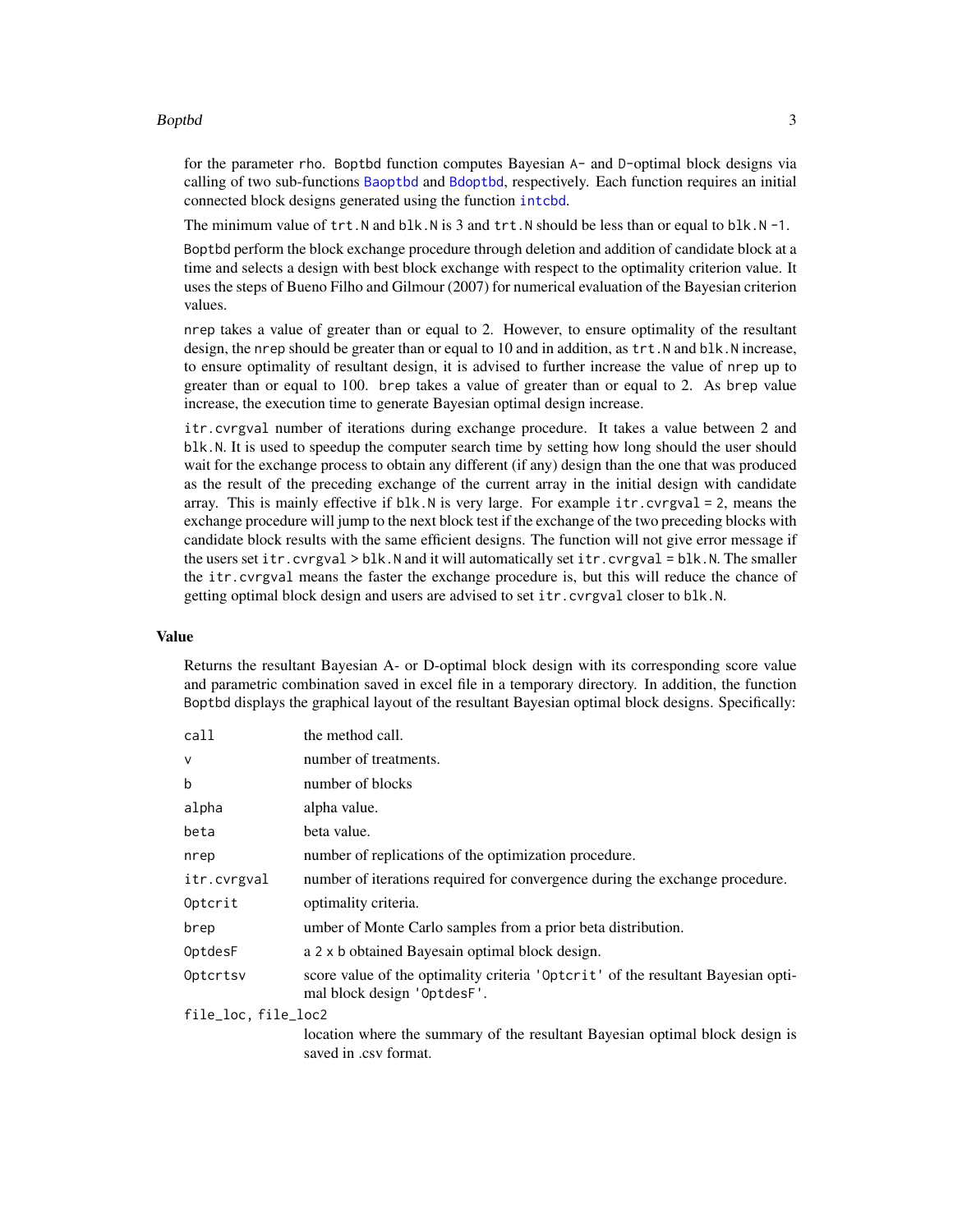<span id="page-3-0"></span>

| equireplicate | logical value indicating whether the resultant Bayesian optimal block design is<br>equireplicate or not. |
|---------------|----------------------------------------------------------------------------------------------------------|
| vtrtrep       | vector of treatment replication of the resultant Bayesian optimal block design.                          |
| Cmat          | the C-matrix or treatment information matrix of the Bayesian optimal block de-<br>sign.                  |

The graphical layout of the resultant Bayesain optimal block design.

NB: The function "Boptbd" also saves the summary of the resultant Bayesian optimal block design in .csv format in a temporary directory. Furthermore, this function reports only one final optimal block design, however, there is a possibility of more than one optimal block designs for a given parametric combination. The function [graphoptBbd](#page-7-1) can be used to view and rearrange the graphical layout of the resultant optimal block design on tcltk window. Alternative to the function Boptbd, a GUI tcltk window can be used to generate Bayesain optimal block designs, see [mmenuBbd](#page-10-1) and [fixparBbd](#page-6-1).

#### Author(s)

Dibaba Bayisa Gemechu, Legesse Kassa Debusho, and Linda Haines

#### References

Bueno Filho, J. S. de S., Gilmour, S. G. and Rosa, G. J. M. (2006). Design of microarray experiments for genetical genomics studies. Genetics, 174, 945-957

Debusho, L. K., Gemechu, D. B. and Haines, L. (2018). Algorithmic construction of optimal block designs for two-colour cDNA microarray experiments using the linear mixed effects model. *Communications in Statistics - Simulation and Computation, https://doi.org/10.1080/03610918.2018.1429617*.

Gemechu D. B., Debusho L. K. and Haines L. M. (2014). A-optimal designs for two-colour cDNA microarray experiments using the linear mixed effects model. *Peer-reviewed Proceedings of the Annual Conference of the South African Statistical Association for 2014 (SASA 2014), Rhodes University, Grahamstown, South Africa*. pp 33-40, ISBN: 978-1-86822-659-7.

#### See Also

[mmenuBbd](#page-10-1), [fixparBbd](#page-6-1), [intcbd](#page-9-1)

#### Examples

```
##To obtain Bayesian A-optimal block design for the following treatment combintions:
trt.N <- 3 #Number of treatments
blk.N <- 3 #Number of blocks
alpha <- 0.1 #alpha value
beta <- 0.1 #beta value
nrep <- 5 #Number of replications
brep <- 5 #Number of Monte Carlo samples from a prior beta distribution, Beta(0.1, 0.1)
itr.cvrgval <- 6 #Number of iterations required during the exchange procedure
Optcrit <- "A" #Optimality criteria
Baoptbd_example <- Boptbd(trt.N = 3, blk.N = 3, alpha = 0.1, beta = 0.1, nrep = 5, brep = 5,
                          itr.cvrgval = 6, Optcrit = "A")
```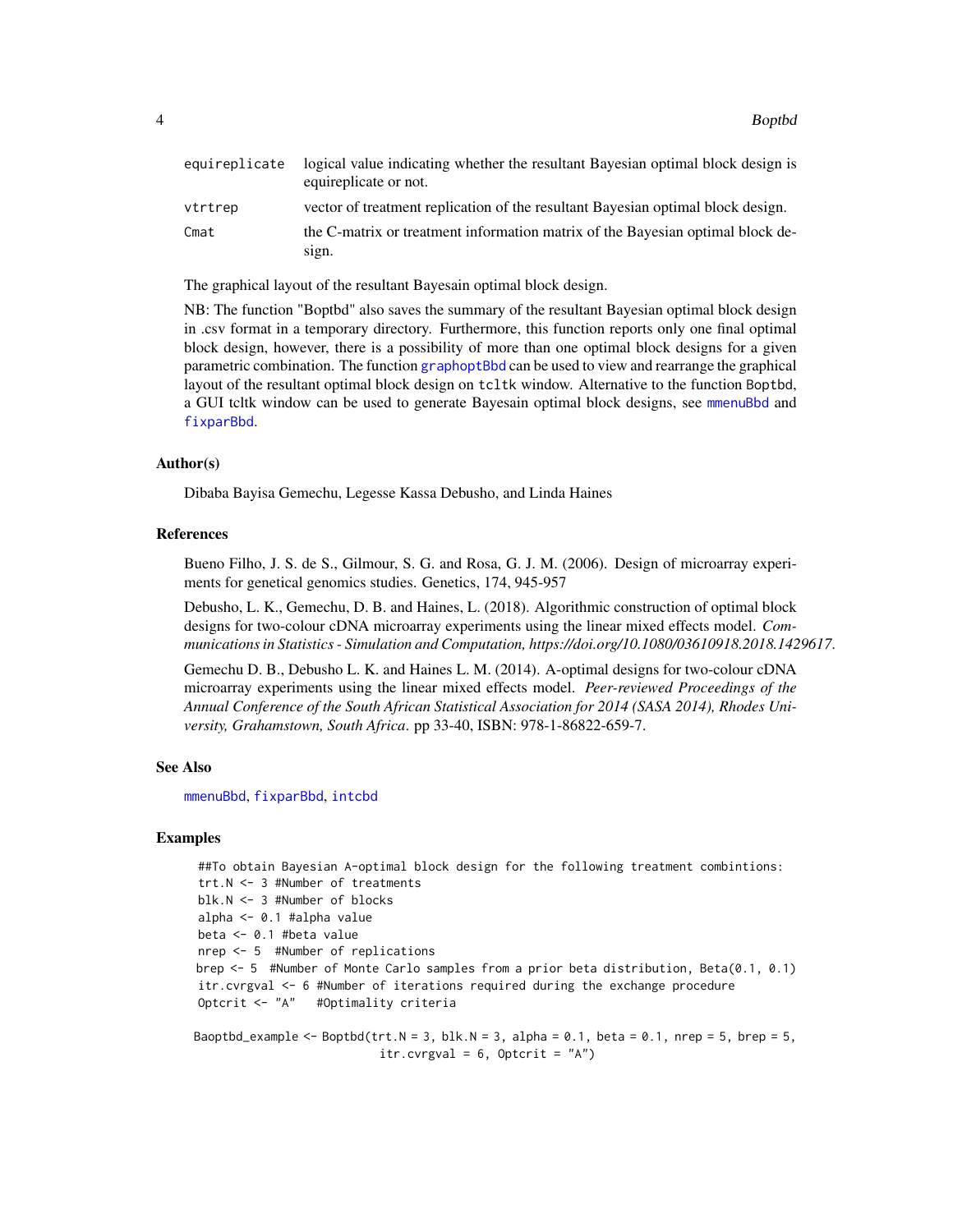### <span id="page-4-0"></span>Boptbd-internal 5

summary(Baoptbd\_example)

Boptbd-internal *Internal function*

#### <span id="page-4-1"></span>Description

This function is for internal usage only

### Usage

## Computes Bayesian A-optimal block designs ## using block/array exchange algorithm Baoptbd(trt.N, blk.N, alpha, beta, nrep, brep, itr.cvrgval)

## Computes Bayesian D-optimal block designs ## using block/array exchange algorithm Bdoptbd(trt.N, blk.N, alpha, beta, nrep, brep, itr.cvrgval)

### Arguments

| trt.N       | integer, specifying number of treatments, v.                                                                                                |
|-------------|---------------------------------------------------------------------------------------------------------------------------------------------|
| blk.N       | integer, specifying number of arrays, b.                                                                                                    |
| alpha       | numeric, representing shape parameter of beta distribution.                                                                                 |
| beta        | numeric, representing shape parameter of beta distribution.                                                                                 |
| nrep        | integer, specifying number of replications of the optimization procedure.                                                                   |
| brep        | integer, specifying number of Monte Carlo samples from a prior beta distribu-<br>tion, Beta(alpha, beta).                                   |
| itr.cvrgval | integer, specifying number of iterations required for convergence during the ex-<br>change procedure. See Boptbd documentation for details. |

### Details

These functions are handled via a generic function [Boptbd](#page-1-1). Please refer to the [Boptbd](#page-1-1) documentation for details.

#### Author(s)

Dibaba Bayisa Gemechu, Legesse Kassa Debusho, and Linda Haines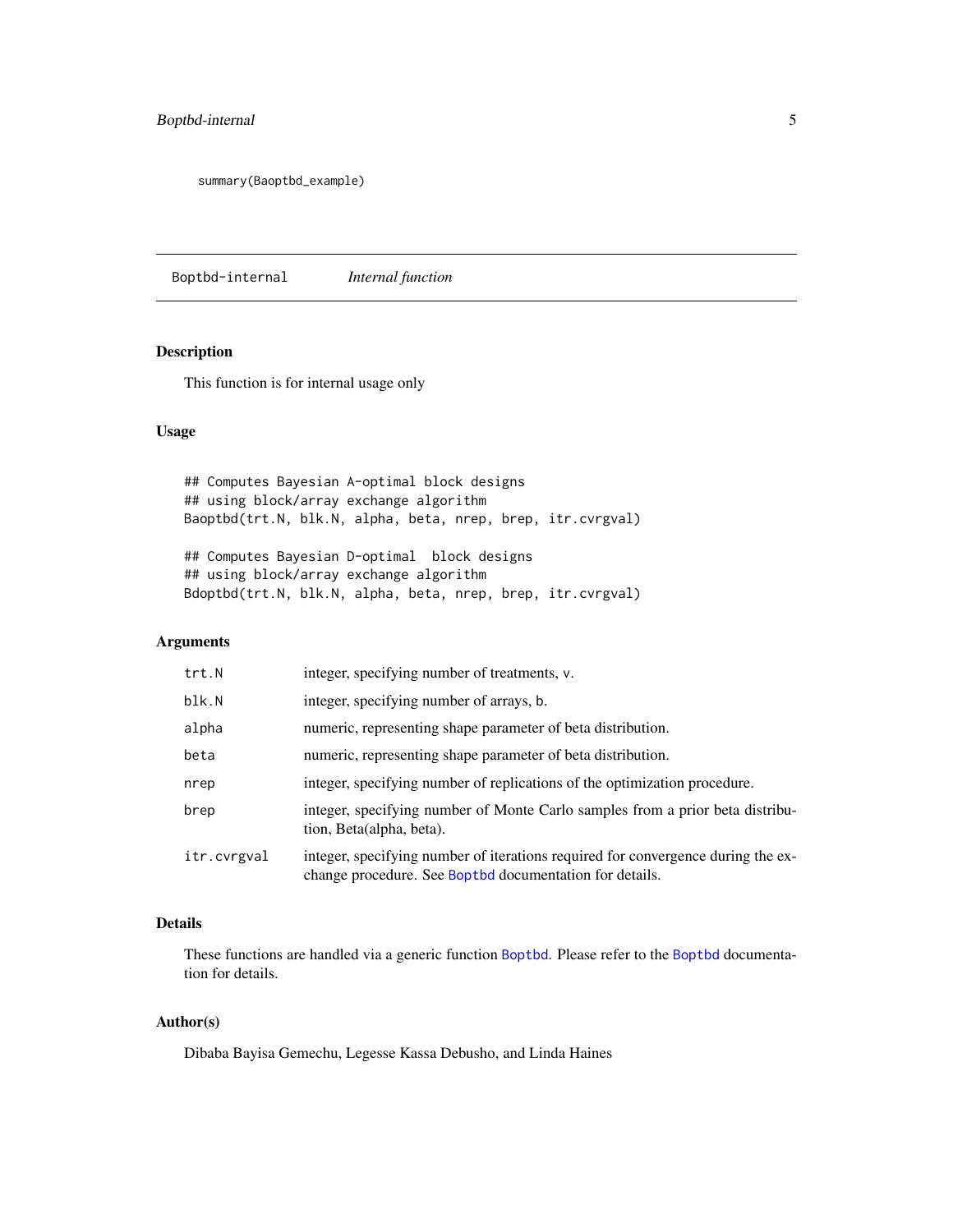#### <span id="page-5-0"></span>References

Debusho, L. K., Gemechu, D. B. and Haines, L. (2018). Algorithmic construction of optimal block designs for two-colour cDNA microarray experiments using the linear mixed effects model. *Communications in Statistics - Simulation and Computation, https://doi.org/10.1080/03610918.2018.1429617*.

Gemechu D. B., Debusho L. K. and Haines L. M. (2014). A-optimal designs for two-colour cDNA microarray experiments using the linear mixed effects model. *Peer-reviewed Proceedings of the Annual Conference of the South African Statistical Association for 2014 (SASA 2014), Rhodes University, Grahamstown, South Africa*. pp 33-40, ISBN: 978-1-86822-659-7.

#### See Also

[Boptbd](#page-1-1)

<span id="page-5-1"></span>cmatbd *Computes the treatment information matrix*

#### Description

The function cmatbd computes the information matrix (C-matrix) for treatment effects under either the linear fixed effects model or the linear mixed effects model setting for a given block design of size 2.

#### Usage

cmatbd(trt.N, blk.N, theta, des)

#### Arguments

| trt.N | integer, specifying number of treatments, v.                                                                                                      |
|-------|---------------------------------------------------------------------------------------------------------------------------------------------------|
| blk.N | integer, specifying number of blocks, b.                                                                                                          |
| theta | numeric, representing function of the ratio of random block variance and random<br>error variance. It takes any value between 0 and 1, inclusive. |
| des   | matrix, a 2 x b block design with b blocks of size $k = 2$ and v treatments.                                                                      |

#### Value

Returns a v x v treatment information matrix (C-matrix).

#### Author(s)

Dibaba Bayisa Gemechu, Legesse Kassa Debusho, and Linda Haines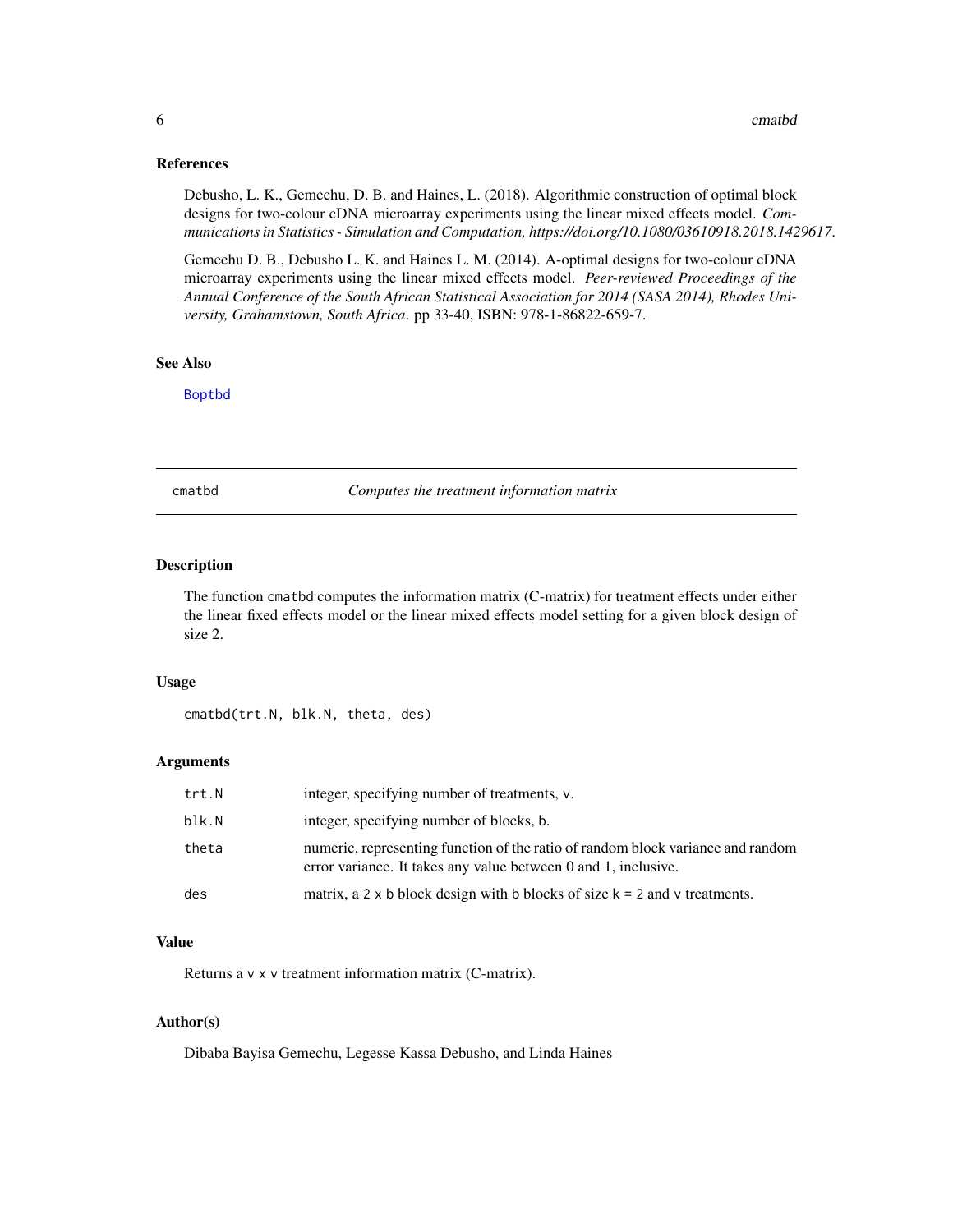#### <span id="page-6-0"></span>fixparBbd 7

#### References

Debusho, L. K., Gemechu, D. B. and Haines, L. (2018). Algorithmic construction of optimal block designs for two-colour cDNA microarray experiments using the linear mixed effects model. *Communications in Statistics - Simulation and Computation, https://doi.org/10.1080/03610918.2018.1429617*.

Gemechu D. B., Debusho L. K. and Haines L. M. (2014). A-optimal designs for two-colour cDNA microarray experiments using the linear mixed effects model. *Peer-reviewed Proceedings of the Annual Conference of the South African Statistical Association for 2014 (SASA 2014), Rhodes University, Grahamstown, South Africa*. pp 33-40, ISBN: 978-1-86822-659-7.

#### See Also

[Boptbd](#page-1-1), [fixparBbd](#page-6-1), [intcbd](#page-9-1)

#### Examples

##Information matrix

trt. $N < -3$  $blk.N < -3$ theta  $<-0.2$ des  $\le$  intcbd(trt.N = 4, blk.N = 3) cmatbd(trt.N, blk.N, theta, des)

<span id="page-6-1"></span>fixparBbd *Sets parametric values*

#### Description

The function fixparbd creates a [tcltk](#page-0-0) widow that allows users to set or fix values for the parametric combinations to compute Bayesian optimal block designs.

### Usage

fixparBbd(Optcrit)

#### **Arguments**

| Optcrit | character, specifying the optimality criteria to be used. Optorit takes the letter |
|---------|------------------------------------------------------------------------------------|
|         | "A" and "D" for Bayesian A- and D- optimal block designs, respectively.            |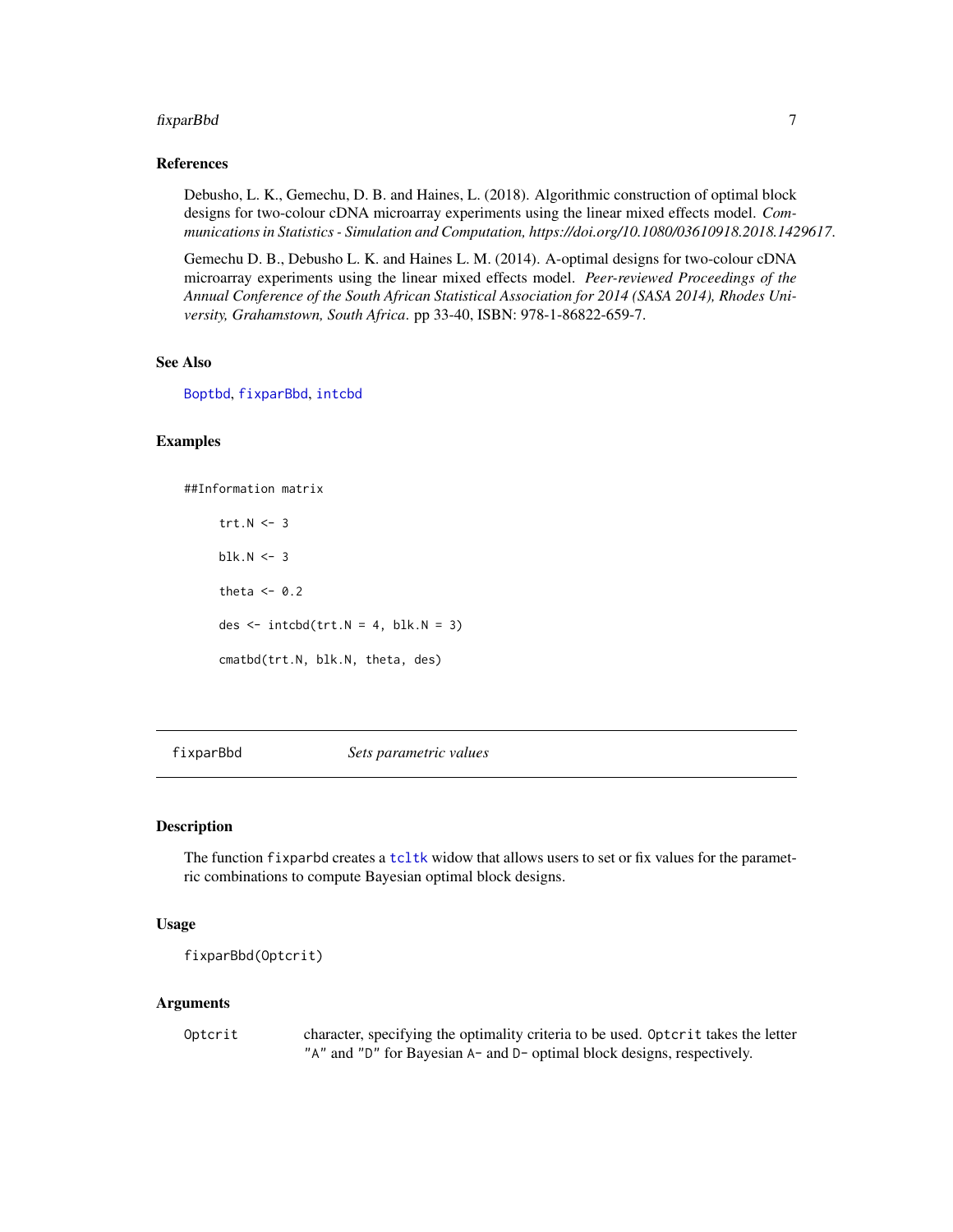#### <span id="page-7-0"></span>Details

fixparBbd creates a pop-up tcltk window that allows users to set the parametric combinations to compute optimal or near-optimal block designs. The parameters include the number of treatments, number blocks, alpha and betha value, number of replications of the optimization procedure nrep, number of Monte Carlo samples brep and number of iterations required during exchange procedure itr.cvrgval. Furthermore, on this window, the checkbox options that allow the users to choose whether or not they need to have the graphical layout of the resultant Bayesian optimal block design and to print the summary of the resultant Bayesian optimal design on R-console directly are available.

After setting all the required parametric combinations and selecting the algorithm of interest, clicking on the search button on the set parametric combinations tcltk window, similar to the results that can be obtained when using the function [Boptbd](#page-1-1), the summary of the resultant Bayesian optimal block design is also saved in a temporary directory in .csv format and it will also be displayed on R console with graphical layout of the resultant Bayesian optimal block designs.

#### Value

The fixparBbd function creates a pop-up tcltk window that allows users to set the parametric combinations to compute Bayesian optimal block designs.

#### Author(s)

Dibaba Bayisa Gemechu, Legesse Kassa Debusho, and Linda Haines

#### See Also

[Boptbd](#page-1-1), [mmenuBbd](#page-10-1), [tcltk](#page-0-0), [TkWidgets](#page-0-0)

<span id="page-7-1"></span>graphoptBbd *Creates the graphical layout of resultant optimal design*

#### Description

The function graphoptBbd creates the graphical layout of resultant Bayesian A-, or D-optimal block design on a separate pop-up GUI tcltk window.

#### Usage

```
graphoptBbd(trt.N, blk.N, alpha, beta, OptdesF, Optcrit)
```
#### Arguments

| trt.N | integer, specifying number of treatments, v.          |
|-------|-------------------------------------------------------|
| blk.N | integer, specifying number of blocks, b.              |
| alpha | numeric, representing parameter of beta distribution. |
| beta  | numeric, representing parameter of beta distribution. |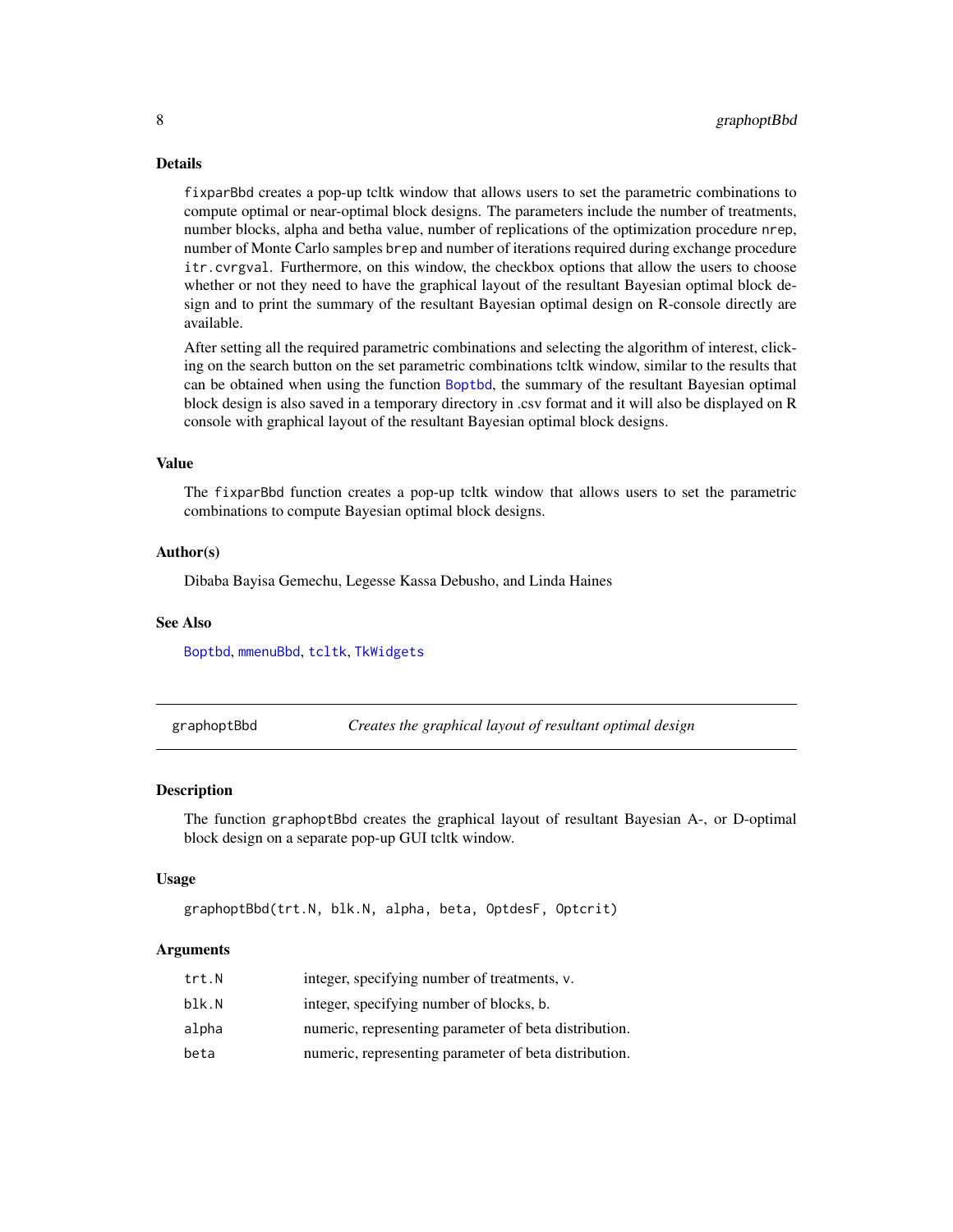#### <span id="page-8-0"></span>graphoptBbd 9

#### Details

Detail discussions concerning the constructions of a graphs can be found in [igraph](#page-0-0) R package.

#### Value

Returns the graphical layout of the resultant Bayesian optimal block design 'OptdesF' on a separate pop-up window. Furthermore, the function saves the graphical layout of the resultant Bayesain optimal block design in .pdf format in a temporary directory.

#### Note

When closing a pop-up window for graphical layout of the resultant designs (Graph plot), if the window is closed by clicking on the red button with "X" sign (top-right), the warning message "Warning message: In rm(list = cmd, envir = .tkplot.env): object 'tkp . . . ' not found" will occur in R-console irrespective of what command is executed next. To resolve this warning message, click on "close" menu that is located at the top-left of the graph plot pop-up window when closing this window.

#### Author(s)

Dibaba Bayisa Gemechu, Legesse Kassa Debusho, and Linda Haines

#### See Also

[igraph](#page-0-0)

### Examples

```
##To create the graphical layout of the D-optimal block design
##obtained using the treatment exchange algorithm for
trt.N <- 10 #Number of treatments
blk.N <- 10 #Number of blocks
alpha <- 0.1 #alpha value
beta <- 0.1 #beta value
OptdesF <- rbind(1:10, c(2:10,1)) #Bayesian A-optimal block design (loop design)
graphoptBbd(trt.N = 10, blk.N = 10, alpha = 0.1, beta = 0.1, OptdesF, Optcrit = "A")
```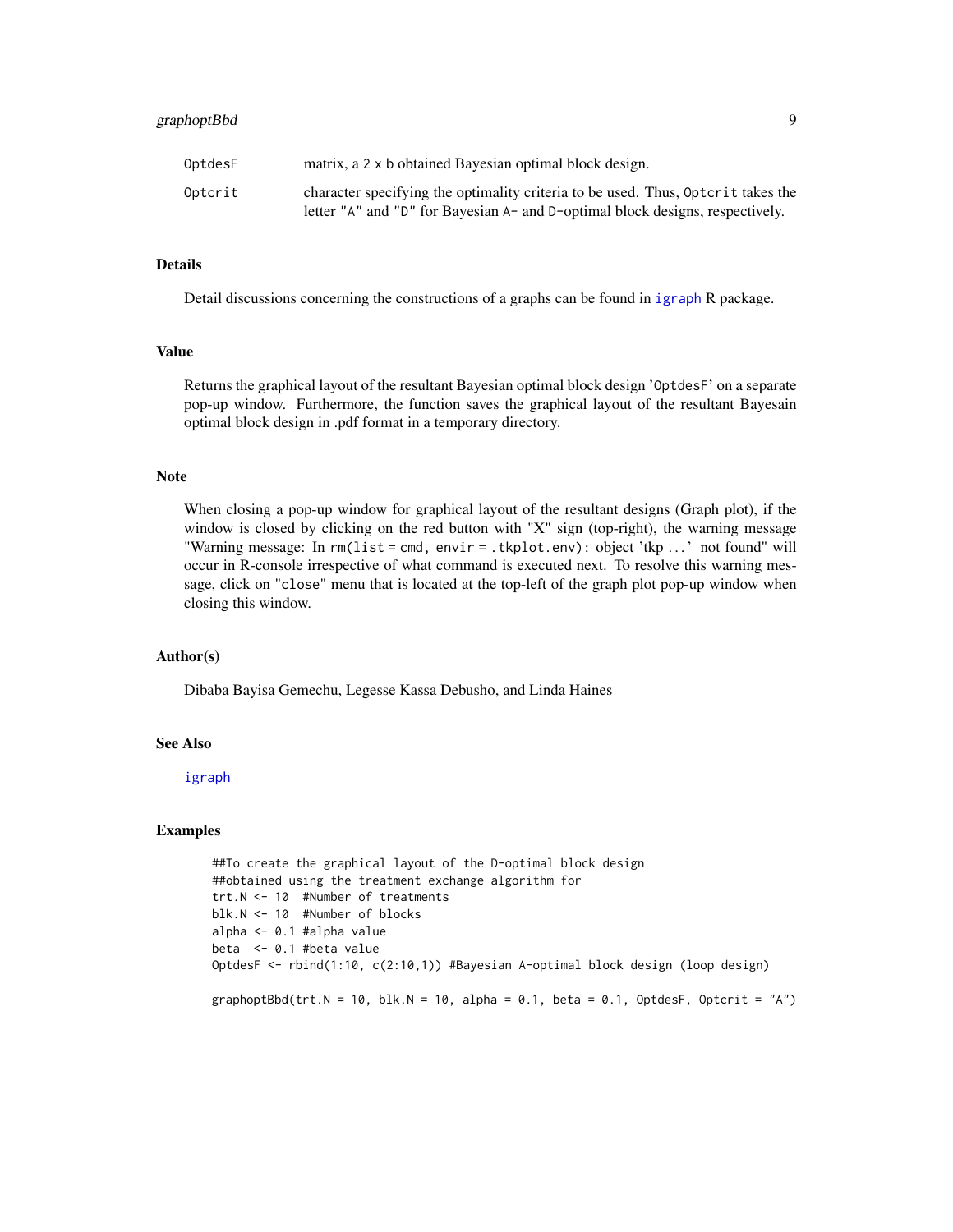<span id="page-9-1"></span><span id="page-9-0"></span>

#### Description

The function intcbd generates a random initial connected block design for a given number of blocks b of size  $k = 2$  and the number of treatments v.

#### Usage

intcbd(trt.N, blk.N)

#### Arguments

| trt.N | integer, specifying number of treatments, v. |
|-------|----------------------------------------------|
| blk.N | integer, specifying number of arrays, b.     |

#### Value

Returns a 2 x b connected block design with b blocks of size  $k = 2$  and number of treatments v.

#### Author(s)

Dibaba Bayisa Gemechu, Legesse Kassa Debusho, and Linda Haines

#### References

Debusho, L. K., Gemechu, D. B., and Haines, L. M. (2018). Algorithmic construction of optimal block designs for two-colour cDNA microarray experiments using the linear mixed model.

Gemechu D. B., Debusho L. K. and Haines L. M. (2014). A-optimal designs for two-colour cDNA microarray experiments using the linear mixed effects model. *Peer-reviewed Proceedings of the Annual Conference of the South African Statistical Association for 2014 (SASA 2014), Rhodes University, Grahamstown, South Africa*. pp 33-40, ISBN: 978-1-86822-659-7.

#### See Also

[Boptbd](#page-1-1), [cmatbd](#page-5-1)

#### Examples

#Initial connected block design for trt.N <- 4 #Number of treatments blk.N <- 4 #Number of blocks  $intcbd(trt.N = 4, blk.N = 3)$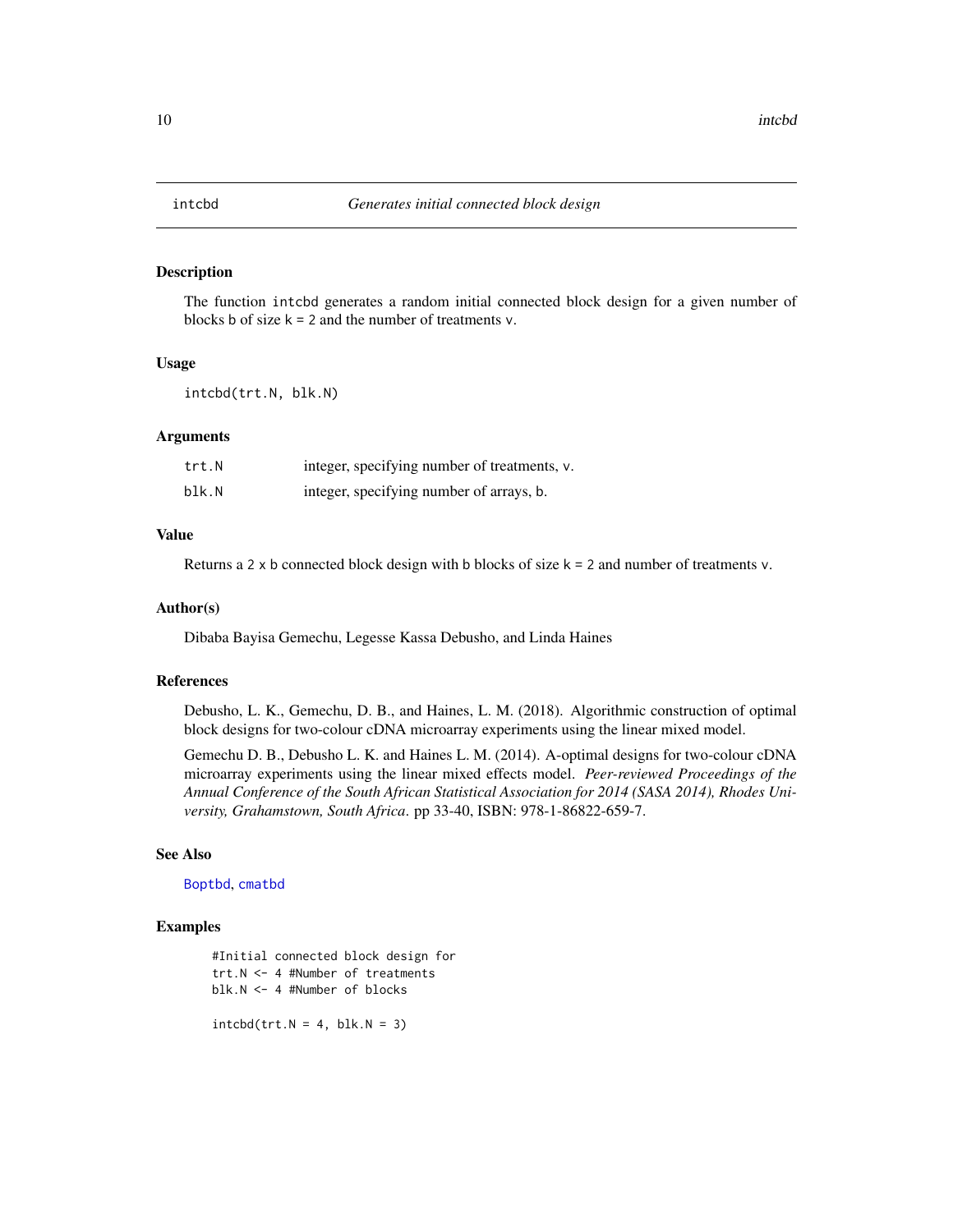<span id="page-10-1"></span><span id="page-10-0"></span>

#### Description

Alternative to directly using the function [Boptbd](#page-1-1) on the R console, the function mmenuBbd creates the main menu tcltk window with the list of two optimality criteria (A and D) for search of Bayesian optimal block designs.

#### Usage

mmenuBbd()

#### Details

The main menu window created using the function mmenuBbd contains the list of two optimality criteria (the A- and D) for block designs that allows user to choose an optimality criterion of interest. The function will then call for function fixpaBrbd for further option regarding the setup of parametric combinations and output, see fixparBbd documentation.

#### Author(s)

Dibaba B. Gemechu, Legesse K. Debusho, and Linda M. Haines

### See Also

[Boptbd](#page-1-1), [fixparBbd](#page-6-1), [tcltk](#page-0-0), [TkWidgets](#page-0-0)